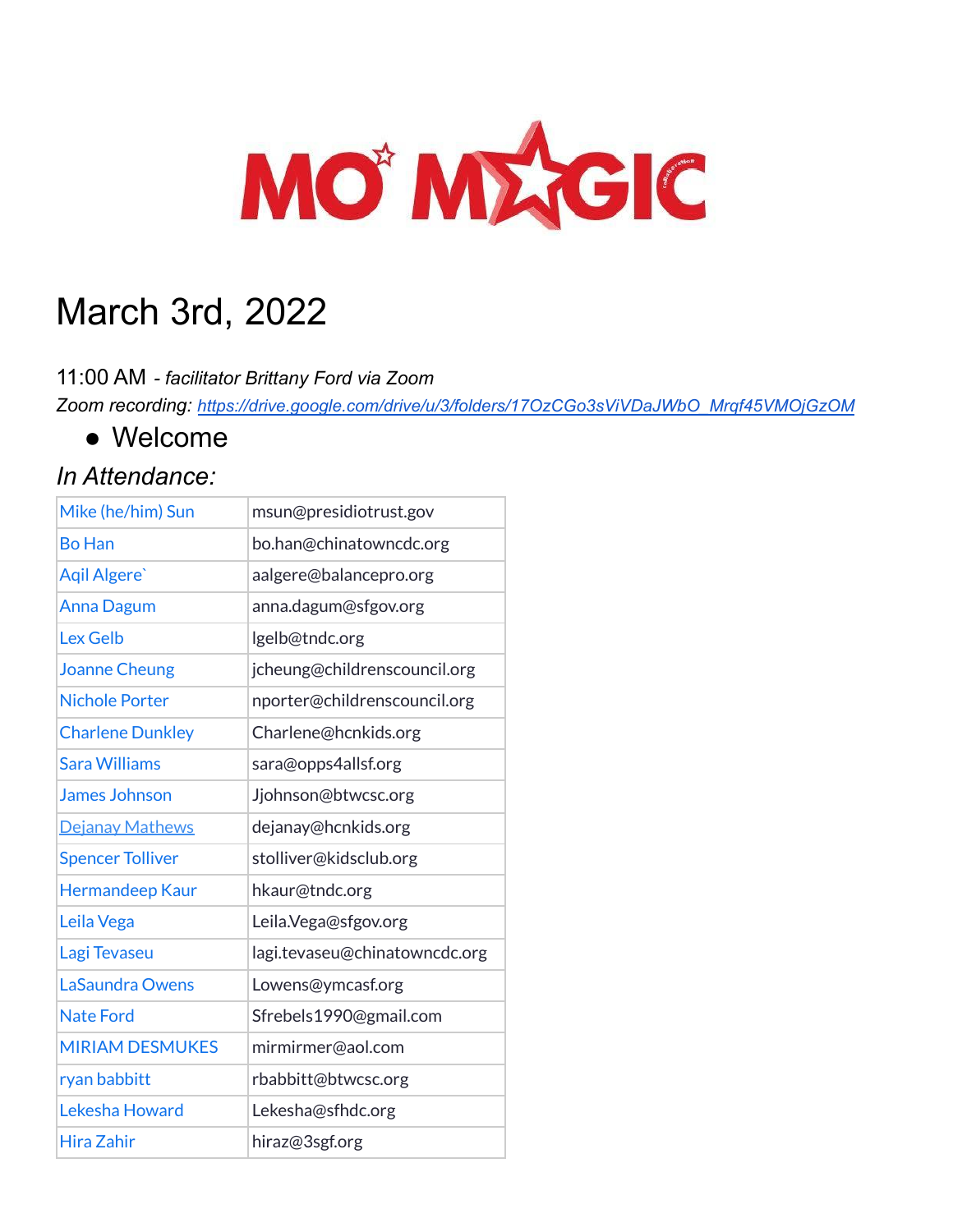

| <b>Karin Cotterman</b>     | kmcotterman@usfca.edu       |
|----------------------------|-----------------------------|
| <b>Randi Filis</b>         | rellis@rafikicoalition.org  |
| <b>Betty Hunter</b>        | Betty.hunterhrc@gmail.com   |
| Gina Cordero               | gcordero@successcenters.org |
| <b>Renee Strong strong</b> | renee.strong@sfgov.org      |
| <b>Tamara Walker</b>       | Tamara@citizenfilm.org      |
| <b>Ryan Lopez</b>          | rxlopez@ymcasf.org          |
| <b>Yesenia Smith</b>       | yessita25@yahoo.com         |
|                            | Adama@weekend-adventures.or |
| <b>Adama Bryant</b>        | g                           |
| <b>Judith Cohen</b>        | JudithC@handfulplayers.org  |
| <b>Kim Chan</b>            | kim@momagic.org             |
| <b>Brittany Ford</b>       | brittany@momagic.org        |
| <b>Nayansey Curiel</b>     | nayansey@momagic.org        |
| <b>Andrea Horde</b>        | 84andihorde@gmail.com       |
| <b>Bob Barnwell</b>        | bob@livablecity.org         |
| <b>Brittney Mendez</b>     | brittney@communitygrows.org |
|                            |                             |

#### ● Presentations

### O Opportunities for All (OFA) Sara Williams Opportunities for All initiative,

goals and intent 1-5 introduction to, in 2019, served over 1500 and 2020 still served 1900. This year will be mixture of hybrid and in person. Racial demographics. African American 17% Hispanic 10%. OFA structure Project based. Senior Fellows and Fellows. Employers & Partners, cohorts and interns. What is an intern? Youth What is a fellow? TAY transitional aged youth 18-24. Potential benefits. Valuable job readiness, crucial job. Thursday mentor series. Applications are open, accepted on a rolling basis, encourage youth to apply sooner rather than later. Over 70 fellow applicants, apply as quickly as possible. Stipend or wage depending on placements, but it's all paid. No experience necessary. <https://www.opps4allsf.org/welcome> Undocumented youth? Yes they can still apply, and let me know the app is coming, and if you email me I'll reach back out offline. We have a process for undocumented youth and fellows there is a pathway for them. <https://www.opps4allsf.org/faq-apply-for-internship> Spencer: Can we get more info on how my org. can be an employer.

## ○ 730 Stanyan RFQ - [Lagi Tevaseu](mailto:lagi.tevaseu@chinatowncdc.org)

[https://www.dropbox.com/s/5o7ikik73w58zcc/730%20Stanyan%20PUBLIC%20ART%20RFQ\\_2022.02.17](https://www.dropbox.com/s/5o7ikik73w58zcc/730%20Stanyan%20PUBLIC%20ART%20RFQ_2022.02.17.pdf?dl=0)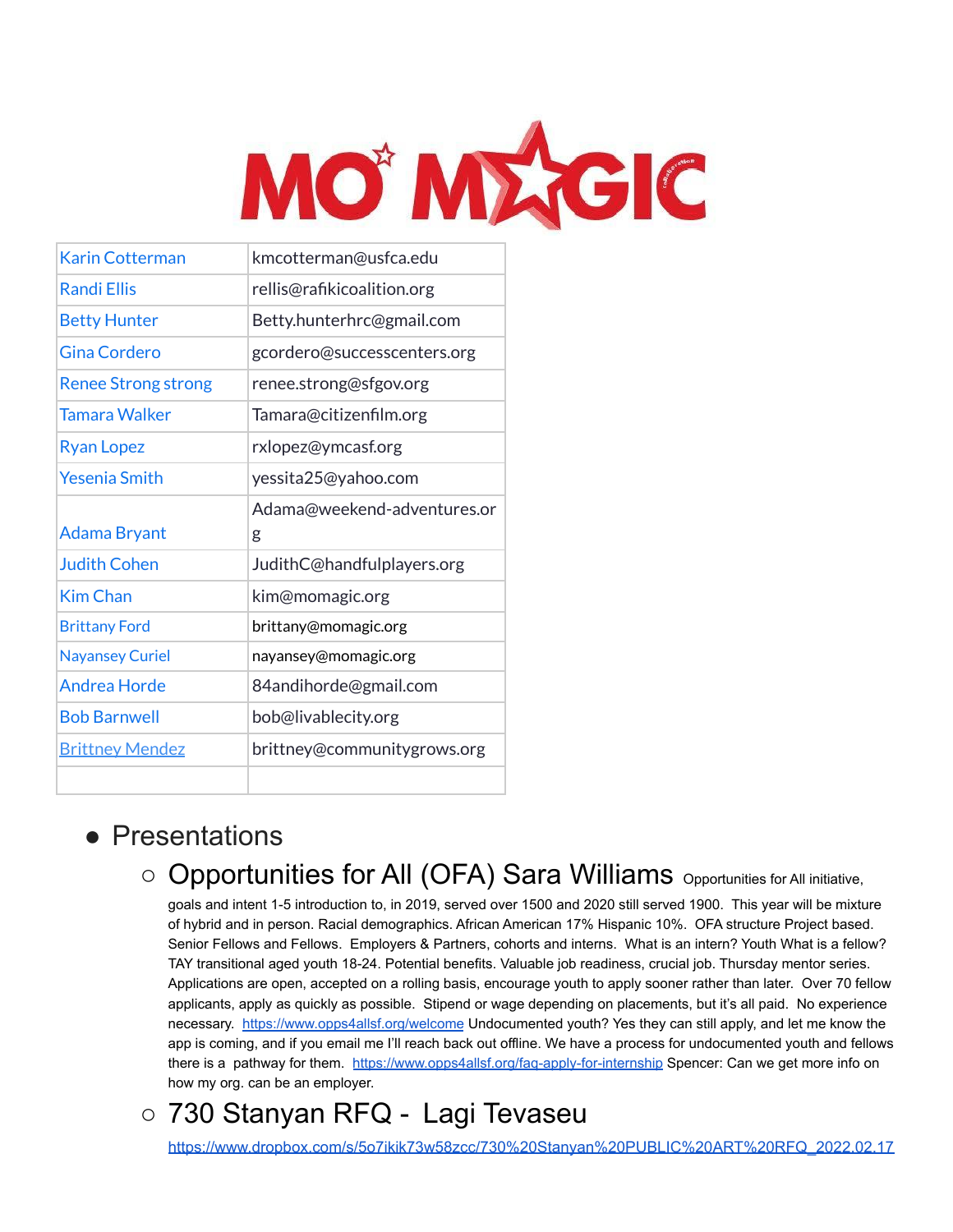

[.pdf?dl=0](https://www.dropbox.com/s/5o7ikik73w58zcc/730%20Stanyan%20PUBLIC%20ART%20RFQ_2022.02.17.pdf?dl=0) Lagi project managerCNDC Lex, assistant manager, joint venture with TNDC. 730 Stanyan 100% affordable housing 160 units, studios, 1, 2 & 3 bedrooms with 40 will be set aside for formerly homeless & TAYs. Design goals: overview, views of location of building, 8 story 7 housing with ground floor. [www.730Stanyan.org](http://www.730stanyan.org) & <https://www.730stanyan.org/community-meetings> Art RFQ. How will the homeless situation be addressed. Questions: **Brittany**: can we access the space? **Nate:** What about the homeless situation. It's really bad worked up there for 25 years. Hasn't gotten better **Spencer**: In my opinion, any new developments in neighborhoods with high homeless populations should include some type of support/relief services for the homeless. **Yesenia:** Did you say that 40 units will be set aside for homeless people. When will applications be available? Is this a multi-family development? What \*What's the criteria to apply? **Lex:** Hi Yesenia - yes, this will be a 100% affordable housing development and 40 units will be set aside for homeless and formerly homeless people. This is a multi-family building and there will be 42 two-bedrooms and 40 three-bedrooms to accomodate families. The building is set to start construction in Spring 2023 and construction is estimated to finish in mid-2025, provided we can secure financing in the timeline we anticipate. Here is our project's email address if you would like to contact our team directly. [info@730Stanyan.org](mailto:info@730Stanyan.org)

### ○ SF Department of Environment (SFDOE) Anna Dagum

<https://sfenvironment.org/emergency-ride-home> Reminder of a program that's been around for a few years but recently received more funding to do more outreach. Submit reimbursement request within 30 days, and save receipt for official receipts for taxis. Yellow cab or fly wheel taxi. I process them, and am pretty lenient but city wont reimburse without receipts or ubers. Use this up to 4 times a year, and \$150, I will put a link for the reimbursement form. Question Brittney: How do you get a cab? Is there an app? Answer: <https://yellowcabsf.com/> 415-333-3333 <https://sfenvironment.org/emergency-ride-home> Question: **Gina**: Also if you do pay cash the Taxi driver can give you a receipt (just be sure to ask)

- Presentation slides: [March 2022](https://drive.google.com/drive/folders/1EO6AKc5r6alV5BPs2Cg3vgnVAJwCFBTf?usp=sharing)
- In person learning updates:
- Diapers/Hygiene/Undergarments

[https://docs.google.com/forms/d/e/1FAIpQLSddZDAOECKIhZpoUqpcW5i1hsaAUIulpQZaIy1oT-R](https://docs.google.com/forms/d/e/1FAIpQLSddZDAOECKIhZpoUqpcW5i1hsaAUIulpQZaIy1oT-RQLIRpBA/viewform?vc=0&c=0&w=1) [QLIRpBA/viewform?vc=0&c=0&w=1](https://docs.google.com/forms/d/e/1FAIpQLSddZDAOECKIhZpoUqpcW5i1hsaAUIulpQZaIy1oT-RQLIRpBA/viewform?vc=0&c=0&w=1)

#### ■ Presenter Ideas form:

[https://docs.google.com/forms/d/e/1FAIpQLScbSdkokzzhpc6h3JQDv2fgAGaKtY4tK\\_DIVdI5dB0A](https://docs.google.com/forms/d/e/1FAIpQLScbSdkokzzhpc6h3JQDv2fgAGaKtY4tK_DIVdI5dB0A4bzdbA/viewform?vc=0&c=0&w=1) [4bzdbA/viewform?vc=0&c=0&w=1](https://docs.google.com/forms/d/e/1FAIpQLScbSdkokzzhpc6h3JQDv2fgAGaKtY4tK_DIVdI5dB0A4bzdbA/viewform?vc=0&c=0&w=1)

- Sub-Committee Updates: Shout out to Social Committee and all those that participated to help make our Virtual 2022 Black History Month in Health & Wellness a huge success!
- Announcements: If you have information that you would like to share with the group please feel free to email [updates@momagic.org](mailto:updates@momagic.org) or [nayansey@momagic.org](mailto:nayansey@momagic.org)
- **Britt:** All MAGIC meet last month, will plan for a ALL MAGIC Self-Care Retreat in May, and MAGIC meet ups will send out details. Summer: scale back and hopefully do 4 Wednesday's we're hoping to do GREAT AMERICA we will keep you posted as we're still in a pandemic. MEGA Black meeting tonight, this evening, both virtual and in